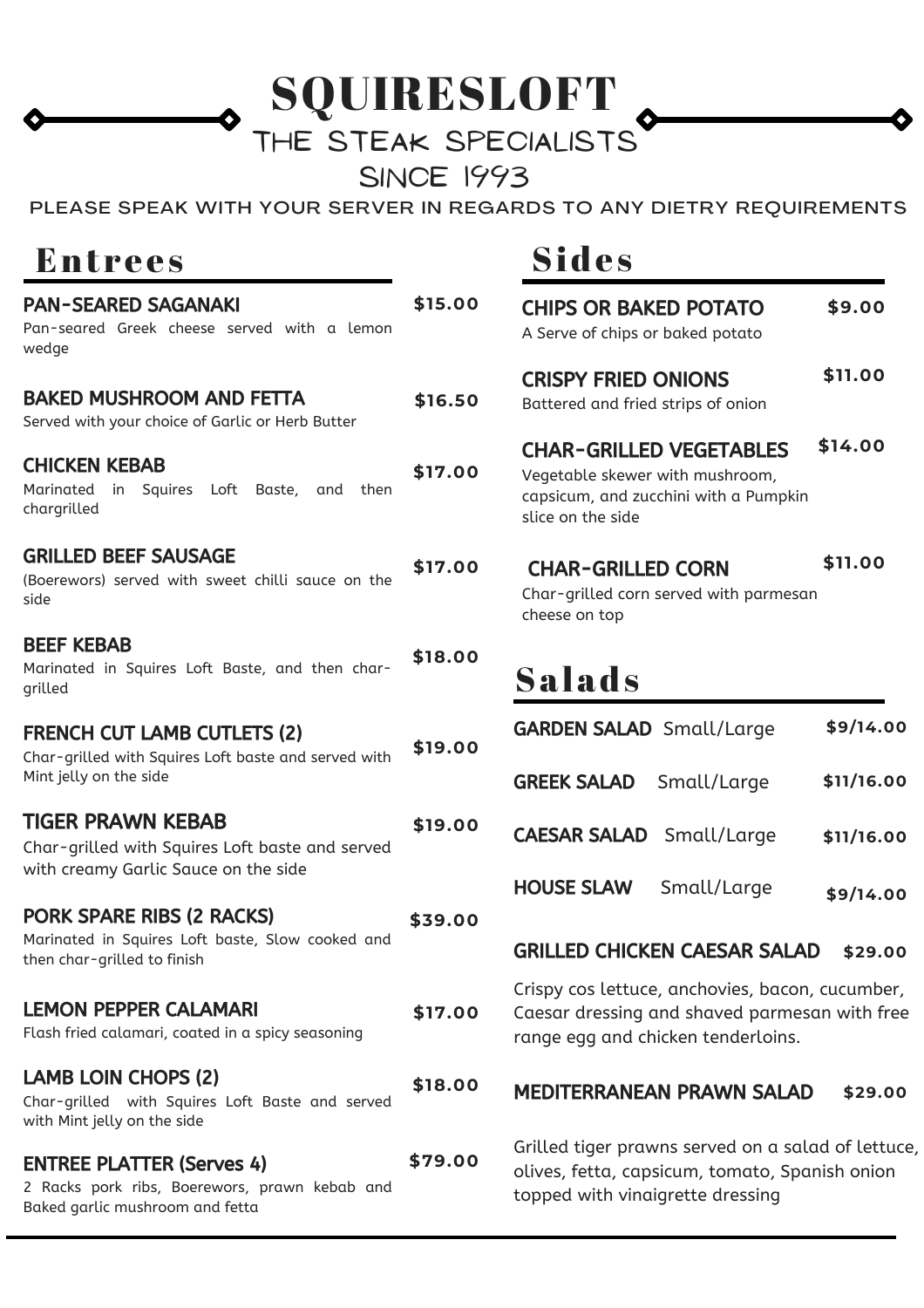# MAINS

OUR MAINS ARE CHAR-GRILLED AND FLAVOURED WITH SQUIRES LOFT BASTE ALL MAINS ARE SERVED WITH YOUR CHOICE OF CHIPS OR BAKED POTATO

## STEAKS

| <b>RUMP 200g</b>                                                                                                                                          | \$31.00        |                                    |
|-----------------------------------------------------------------------------------------------------------------------------------------------------------|----------------|------------------------------------|
| Strong texture, lean and with a bold meaty flavour                                                                                                        |                | 2i                                 |
| <b>PORTERHOUSE 300g</b><br>Prepared from the striploin with a thin strip of fat for<br>enhanced flavour, lean and tender                                  | \$45.00        |                                    |
| <b>EYE FILLET 200g</b><br>The most tender of all the cuts, Recommended to be cooked<br>rare                                                               | \$46.00        |                                    |
| <b>SCOTCH 300g</b><br>A rib-eye off the bone. Enhanced in the middle with fat<br>marbling that melts during cooking                                       | \$48.00        | Wa                                 |
| <b>ANGUS RIB-EYE ON THE BONE 400g</b><br>"The meat is sweeter next to the bone" Loaded with flavour<br>from the additional marbling of the fat throughout | \$61.00        | Wa                                 |
| <b>BLACK ANGUS T-BONE 500g</b><br>The best of both worlds, Striploin on one side and tenderloin<br>on the other. Separated by a T-shaped bone             | \$67.00        | Mo                                 |
| <b>BLACK ANGUS PORTERHOUSE 350g</b><br>Superior marbling from a black angus leads to a much more                                                          | \$62.00        |                                    |
| tender and flavoursome experience                                                                                                                         |                |                                    |
| <b>BLACK ANGUS EYE FILLET 300g</b><br>The true "melt-in-your-mouth" experience. Our chef's<br>recommendation is to have this steak rare                   | \$67.00        |                                    |
| <b>RIBS</b>                                                                                                                                               |                | <b>TIGEI</b>                       |
| PORK RIBS 2/3/4 racks<br>Marinated in Squires Loft baste, slow cooked and then                                                                            | \$46/\$62/\$78 | Two p<br>Baste                     |
| char-grilled to finish<br><b>BEEF RIBS 1/2 racks</b><br>Marinated in Squires Loft baste, slow cooked and then                                             | \$46/76        | <b>VEGE</b><br>Two k<br>serve      |
| char-grilled to finish<br>ADD ON                                                                                                                          |                | <b>CHAR</b><br>220g<br>with (      |
| <b>PRAWN KEBAB</b>                                                                                                                                        | \$17           | <b>LEM</b>                         |
| <b>PORK RACK</b>                                                                                                                                          | \$19           | Flash<br>serve                     |
| <b>ADD A SAUCE ?</b><br>Mushroom, Black pepper, BBQ, Creamy<br>Garlic, Green Pepper, Squires Baste,<br>Jalapeno (HOT)                                     | \$5.00         | <b>CHIC</b><br>LAMI<br><b>FREN</b> |

## **BURGERS**

### The Mighty Wagyu

220g wagyu beef patty with tasty cheddar cheese, lettuce, tomato, bacon, Spanish onion, house made sauce. Served on a brioche bun

\$26

### Bacon Cheese burger

Wagyu beef patty with tasty cheddar cheese, and crispy bacon

\$22

#### Cheese burger

Wagyu beef patty with tasty cheddar cheese.

\$18

### Chicken burger

Marinated chicken breast with tasty cheddar cheese, lettuce, tomato, bacon, Spanish onion, house made sauce. Served on a brioche bun.

\$24

## OTHER MAINS

#### TIGER PRAWNS

#### **\$39.00**

Two prawn kebabs, char-grilled with Squires Loft Baste served with garlic sauce on the side **\$46/\$62/\$78**

#### **\$30.00**

Two kebabs with mushrooms, capsicum and zucchini **\$46/76** served with grilled pumpkin and fried onions

#### CHAR-GRILLED SALMON

VEGETABLE PLATTER

**\$36.00**

**\$34.00**

220g Atlantic Salmon cooked to Med-Rare & served with Garlic Sauce

#### LEMON PEPPER CALAMARI **\$17**

Flash Fried calamari, coated in a spicy seasoning & served with aioli **\$19**

| \$27/40 |
|---------|
| \$27/39 |
| \$28/40 |
|         |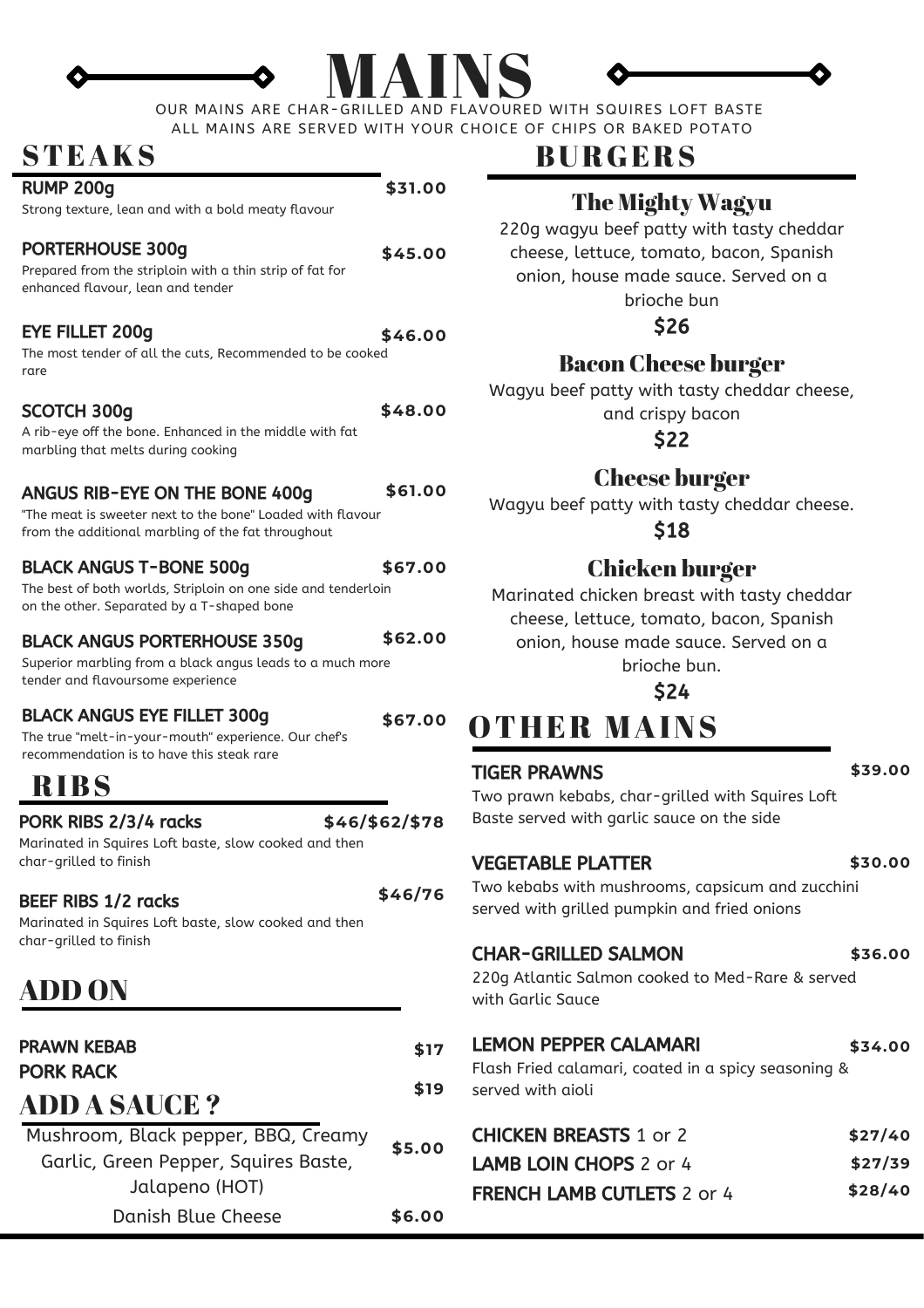## **FOR AGE 12 AND UNDER ONLY** KIDS MENU

#### KIDS CHEESE BURGER

Wagyu beef patty served on a brioche bun served with house made tomato sauce and side of chips

#### KIDS FISH AND CHIPS

Light and crispy tempura battered fish, served with tartare sauce and side of chips

#### KIDS RIBLETS

Char-grilled pork riblets, Marinated in Squires Loft baste, Slow cooked and then char-grilled to finish, served with a serve of chips

#### KIDS POPCORN CHICKEN

Panko crumbed chicken tenderloin bites, served with tomato sauce and side of chips

#### KIDS GRILLED CHICKEN BITES

Chicken breast bites, Marinated in Squires baste, char-grilled, served with a side of chips

#### KIDS GRILLED BEEF BITES

Beef tenderloin bites, Marinated in Squires baste, chargrilled, served with a side of chips



**EVERY KIDS MEAL IS SERVED WITH A JUICE BOX** 

# **ALL \$ 19 ONLY.....**